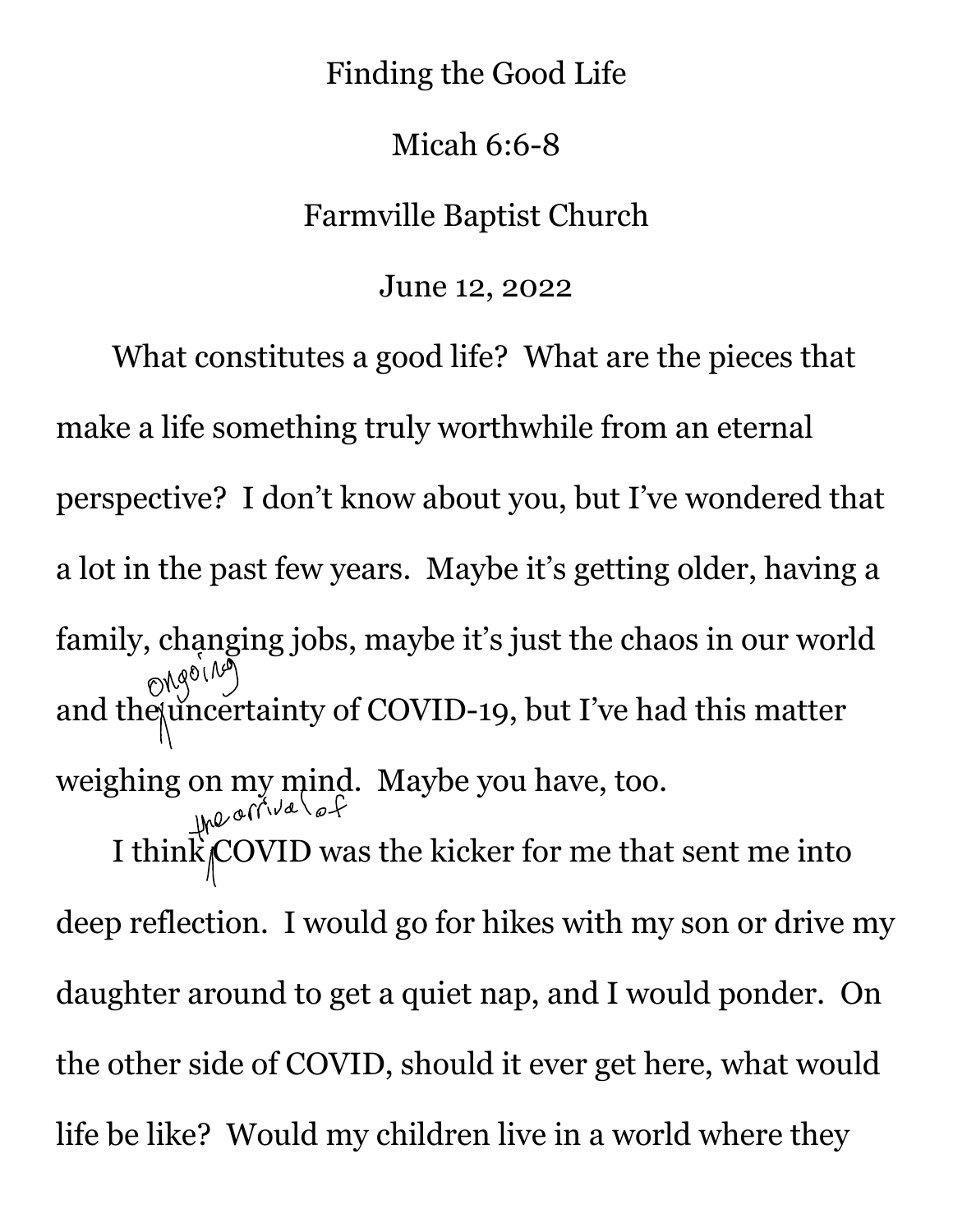could be safe and learn and grow and thrive? Would our family's future be as bright as it had been? And would our goals in life as a family stay the same, or would we, like so many others, reevaluate what is important and what isn't? Ultimately, what would it look like to live the good life now?  $Th<sup>i</sup>$  is not a new question. For centuries,

millennia even, folks have wondered what living the best possible life looks like. For some, it has revolved around wealth, status, or power. For others, it has been tied up with family, with descendants, with leaving someone behind that remembers you. Some folks want to build something or contribute to something or start something that make a difference in the world. And others simply want to be consistently honorable and self-sufficient in life.

Yet the question still remains, because the days of our lives are the most precious, and most fleeting, resources we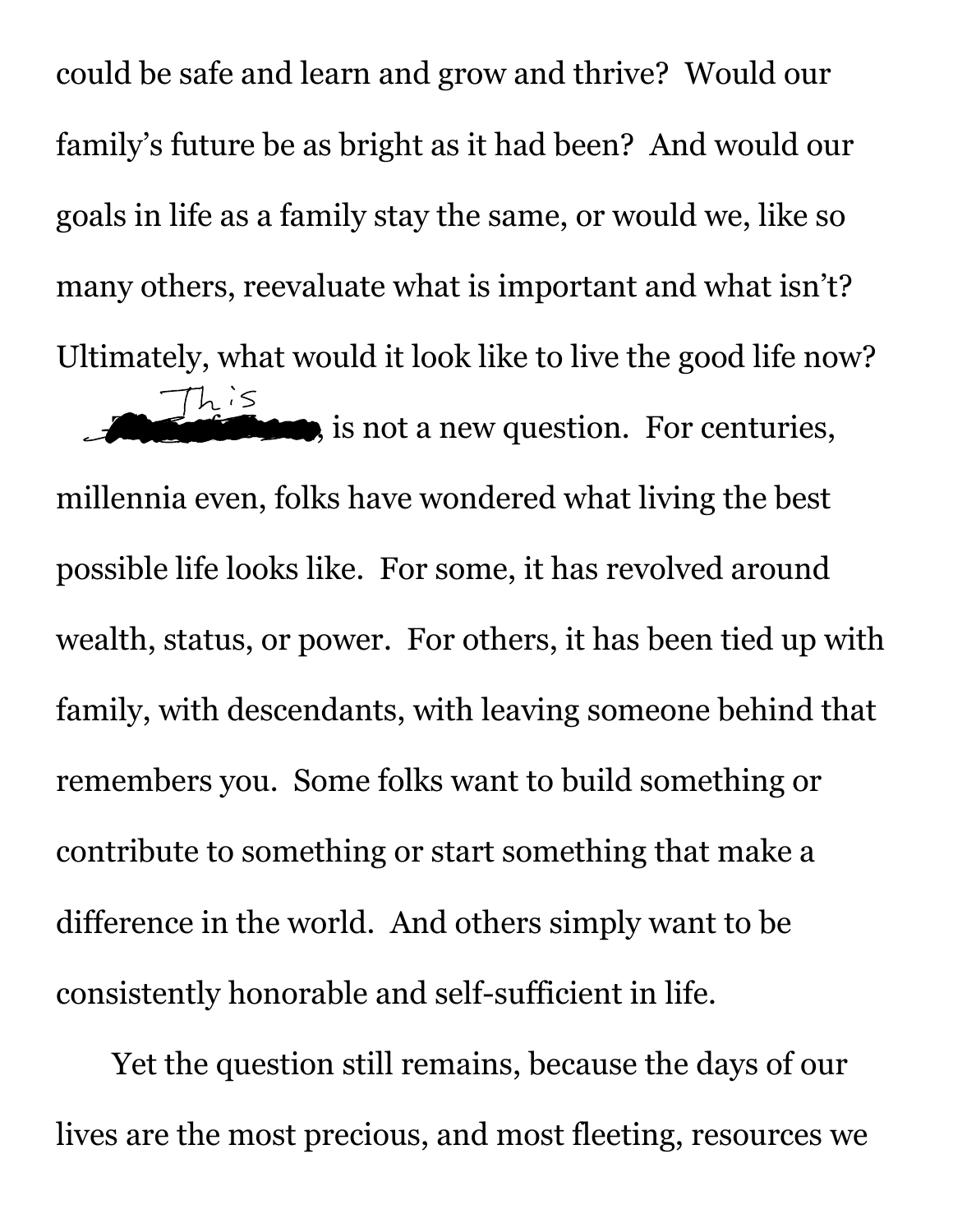have – and we want to spend them well. So the conversation continues. The philosophers and preachers wrestle. The poets and songwriters lend lyrical thought to the debate. One of these, the poet Mary Oliver, captured the core of this most human of contemplations in her poignant poem, "The Summer Day." It begins,

Who made the world?

Who made the swan, and the black bear?

Who made the grasshopper.

This grasshopper, I mean –

the one who has flung herself out of the grass,

the one who is eating sugar out of my hand…

Observing the intricacies of the insect on her hand, reveling

in the rhythms of nature, Oliver says,

I don't know exactly what a prayer is.

I do know how to pay attention, how to fall down in the grass,

how to be idle and blessed, how to stroll through the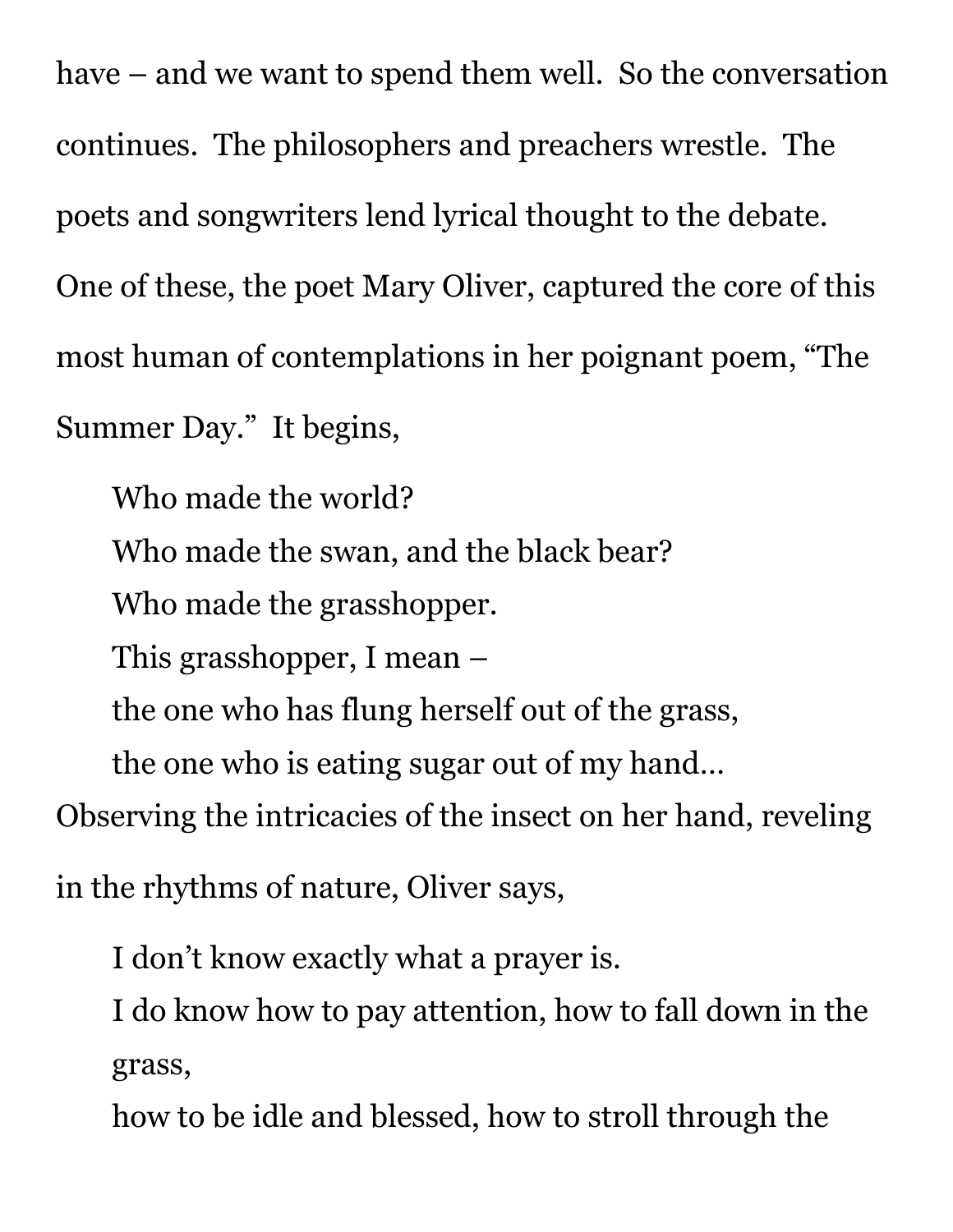fields,

which is what I've been doing all day. Tell me, what else should I have done? Doesn't everything die at last, and too soon? Tell me, what is it you plan to do with your one wild and precious life?<sup>1</sup> That poem, and especially those last two lines, stuck with me in the early days of COVID. "Tell me, what is it you plan to do with your one wild and precious life?" And it continues to stick with me now. After all, each of us only gets one chance at this earthly life. We may have eternity before us in the new heaven and the new earth, but life as it is now – we don't get any do-overs. So we have to get this right.

Fortunately, we are not the first ones to try to figure this out.

 $1$  The Summer Day, by Mary Oliver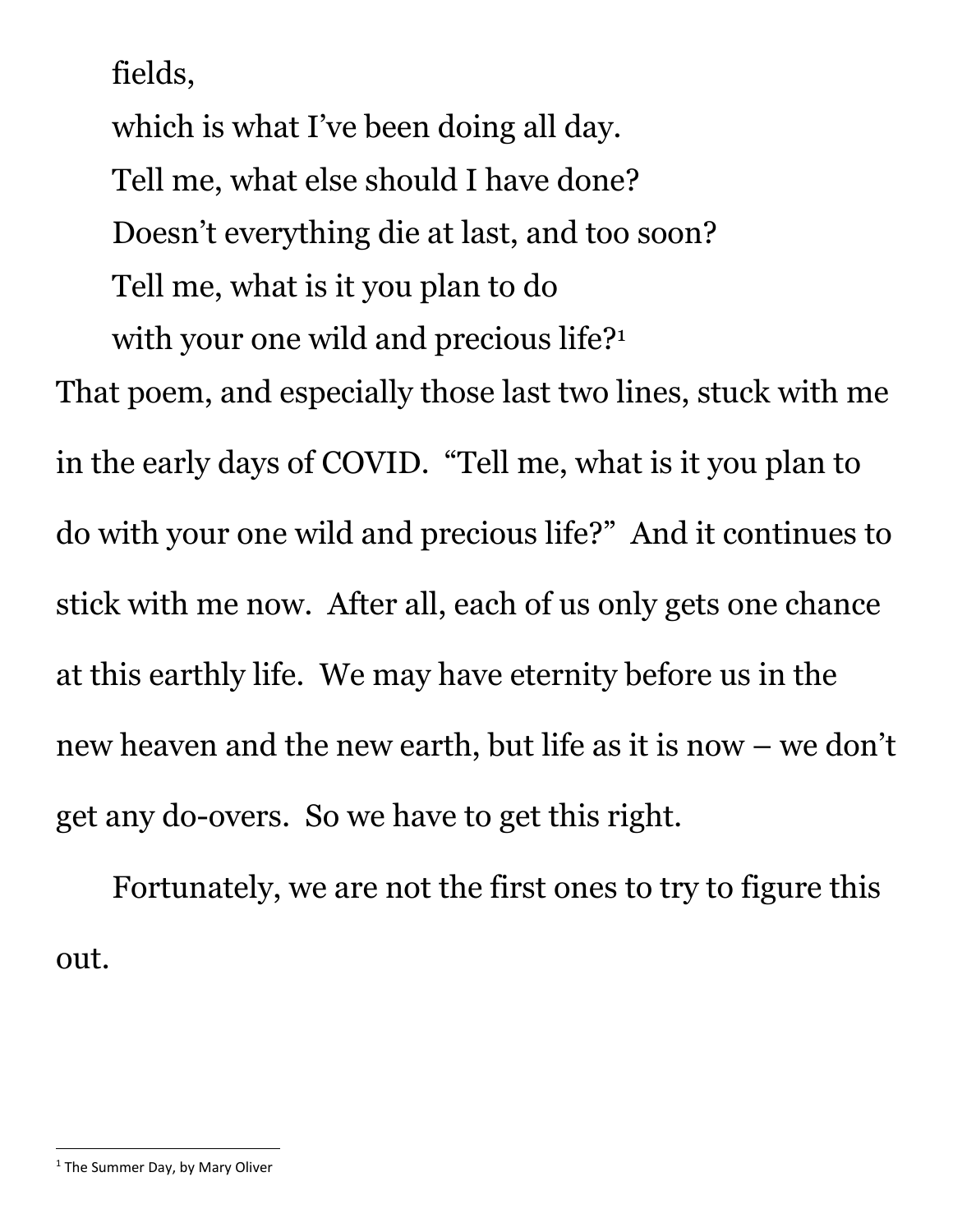In fact, we could say that a good portion of the Bible is about trying to figure out the answer to this question: what do we do with our one wild and precious life? What is the good life, and how do we find it? Indeed, much of the Old Testament is a record of how people, and especially the covenant people of God, attempted to find the good life, as individuals, as a community, and eventually as a nation. And sometimes they found it – freedom from slavery, possession of a land described as flowing with milk and honey, long and stable kingships under David and Solomon. Yet consistently, over and over again, the people of God found the good life getting away from them, lost to war and famine and exile. What happened to the good life they had – and how could they get it back?

This is, fundamentally, the pair of questions the Jewish writers known as the prophets wrestled with and tried to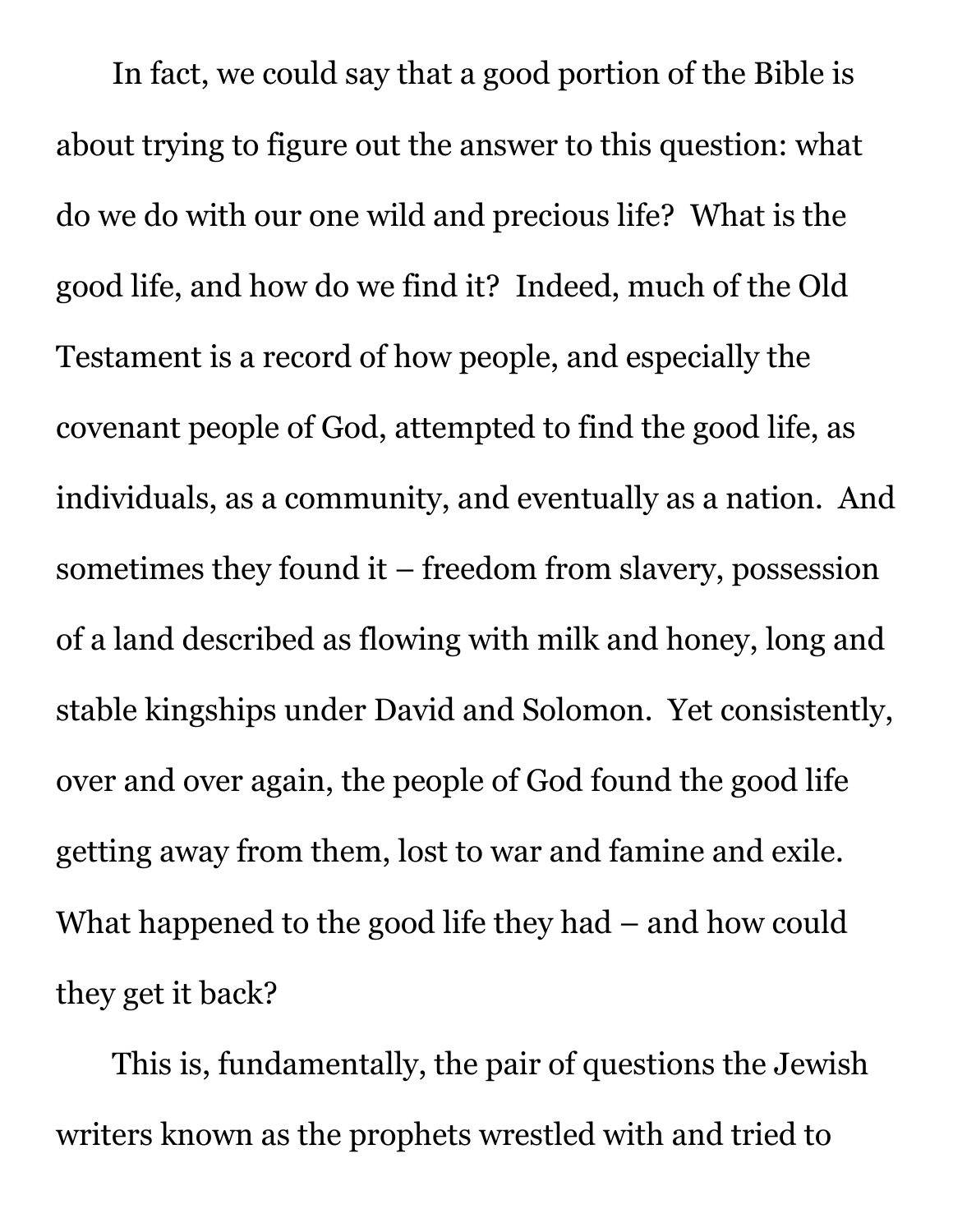answer. Isaiah, Jeremiah, Amos, all of these biblical voices looked at a community of faith and culture in decline, or already defeated and exiled, and assessed what had happened, where things went wrong. And then all of them gave insight, guidance, and prescriptions for regaining the good life God intended for his people and, indeed, the world. But perhaps none of them were as succinct as our biblical prophet today, Micah.

As I prepared for today's message, I went back and read the entirety of Micah. That's not all that hard to  $do - it's$ only 7 chapters – but those 7 chapters pack a punch. Micah was so focused! He clearly lays out what the problem is in the first 3 chapters, pointing out the faithlessness of the people of Israel and Judah, the corruption of their leaders, the injustice in the streets, the exploitation of the powerless by the powerful, the selfishness and self-centeredness that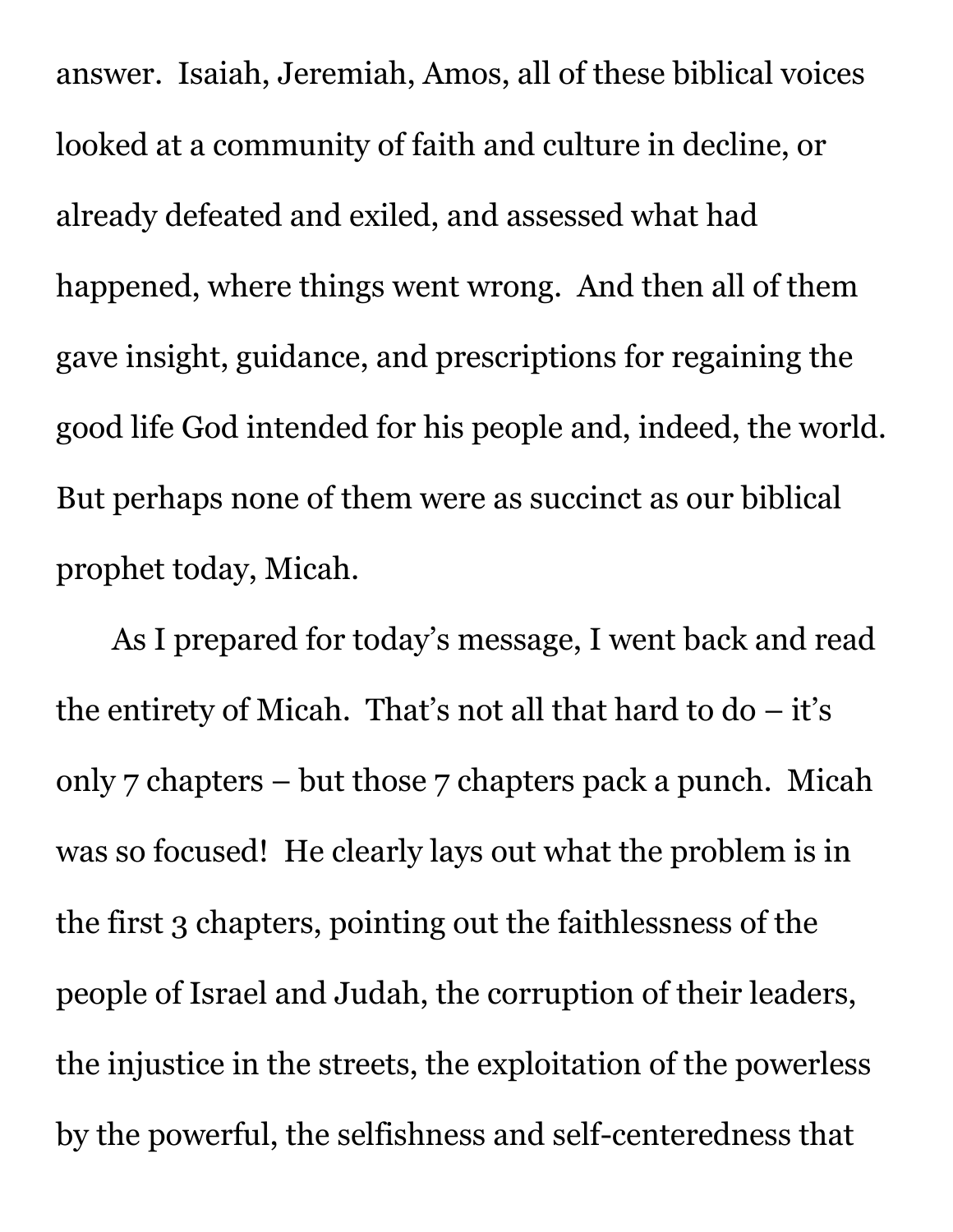had become endemic to the society. And because of all of that, Micah said, bad things were happening. The good life was slipping away.

But it could be regained. Chapters 4 and 5 of Micah paint a picture of God's hopes for his people, a faithful future where the nations will be drawn together in peace, where swords will be beaten into plowshares and everyone will sit under their own vine and their own fig tree and no one will make them afraid. It's a beautiful image, one that will be brought about, Micah says in chapter 5, because of a ruler that would come from Bethlehem, one who "will stand and shepherd his flock in the strength of the Lord, in the majesty of the name of the Lord his God," for "his greatness will reach to the ends of the earth and he will be our peace." $^{\rm 2}$ 

<sup>2</sup> Micah 5:4, 5a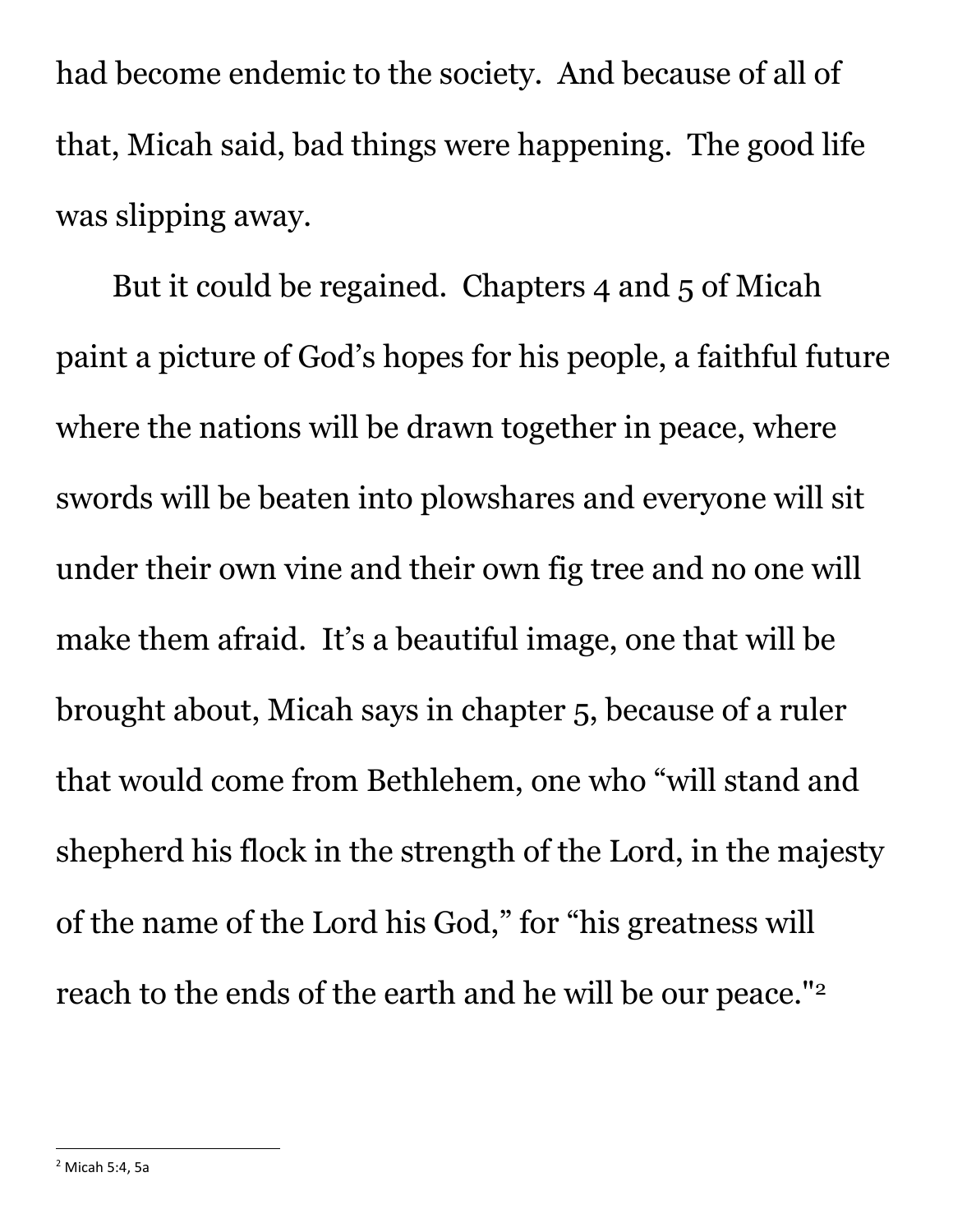There is hope for the future, hope to find the good life of God's plan again.

All of this is in the background of our passage this morning, because given all that has gone before – his Godinspired diagnosis of Israel's and Judah's sin and corruption, and his God-given glimpse of a more hopeful future – given all of this, Micah tries to figure out how God's people can return to that good life. In Micah 6:6-7, the prophet wonders what he and his people could do. What should they offer in worship and sacrifice? Burnt offerings? Yearling calves would be a significant economic gift – could a large donation to the Temple's sacrificial system bring back God's favor and a return to the good life? If not, what about an absurdly large gift to God – a thousand rams or ten thousand rivers of olive oil? Could a person, a community of faith, a nation, even, buy itself into God's good graces? What about the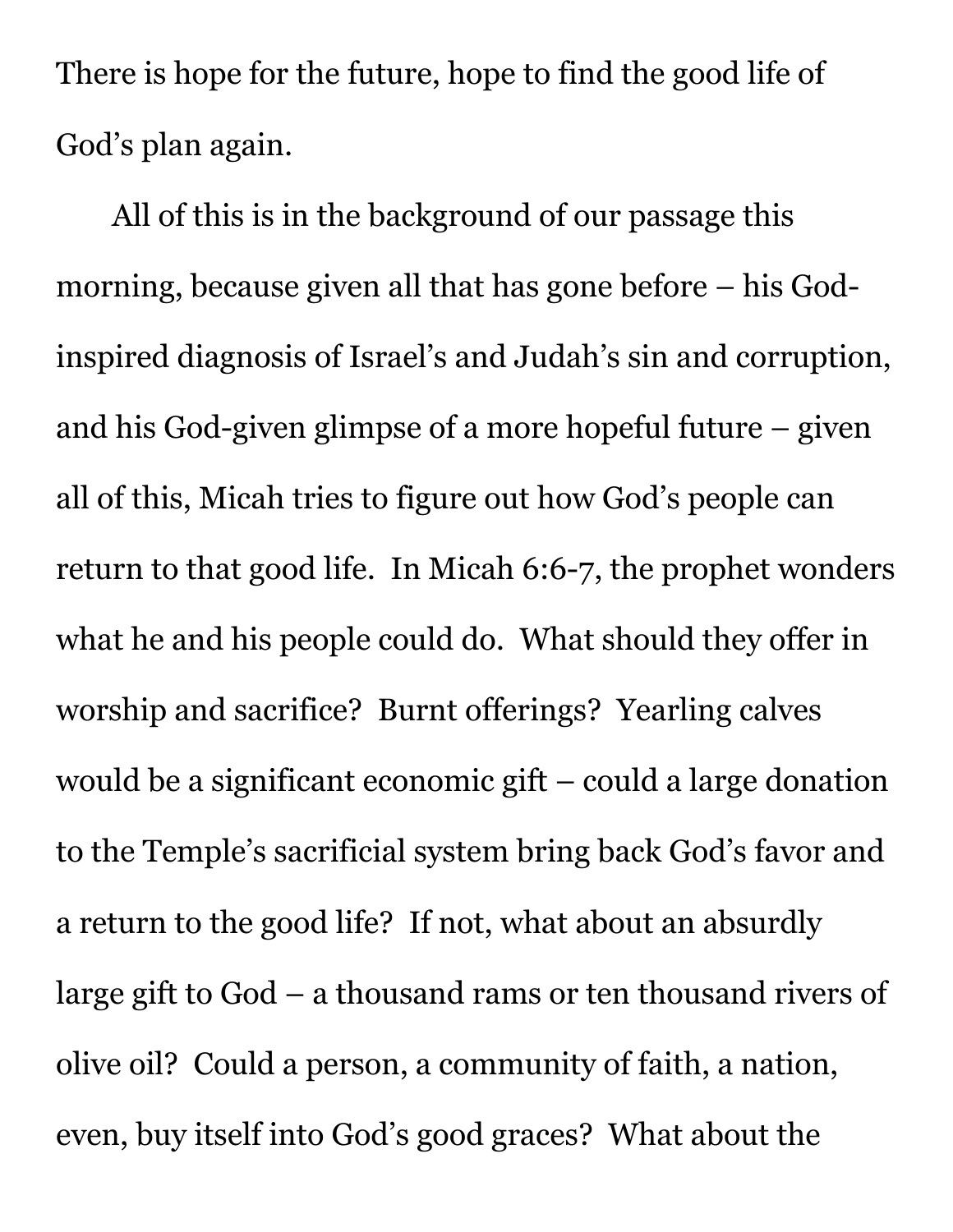ultimate gift – the sacrifice of their children? Now, to be honest, I think Micah is engaging in a bit of hyperbole here – the Bible is very clear that sacrificing one's child or a nation's children is the mark of idolatry, and has nothing to do with the true worship of God – but it's part of this wider exploration Micah is doing. In short, is there anything the people of God could offer to make up for their faithlessness and sin, to restore the good life?

Yes, there is, Micah says – but it doesn't involve a sacrifice of things or people. There's no way, he says, to find the good life through compensation or bribe – that's not what sacrifices and offerings were ever meant to be, anyways. No, he says, there is a simple path to return to God's plan for his people, a simple way to find the good life God designed. "He has shown you, O mortal, what is good.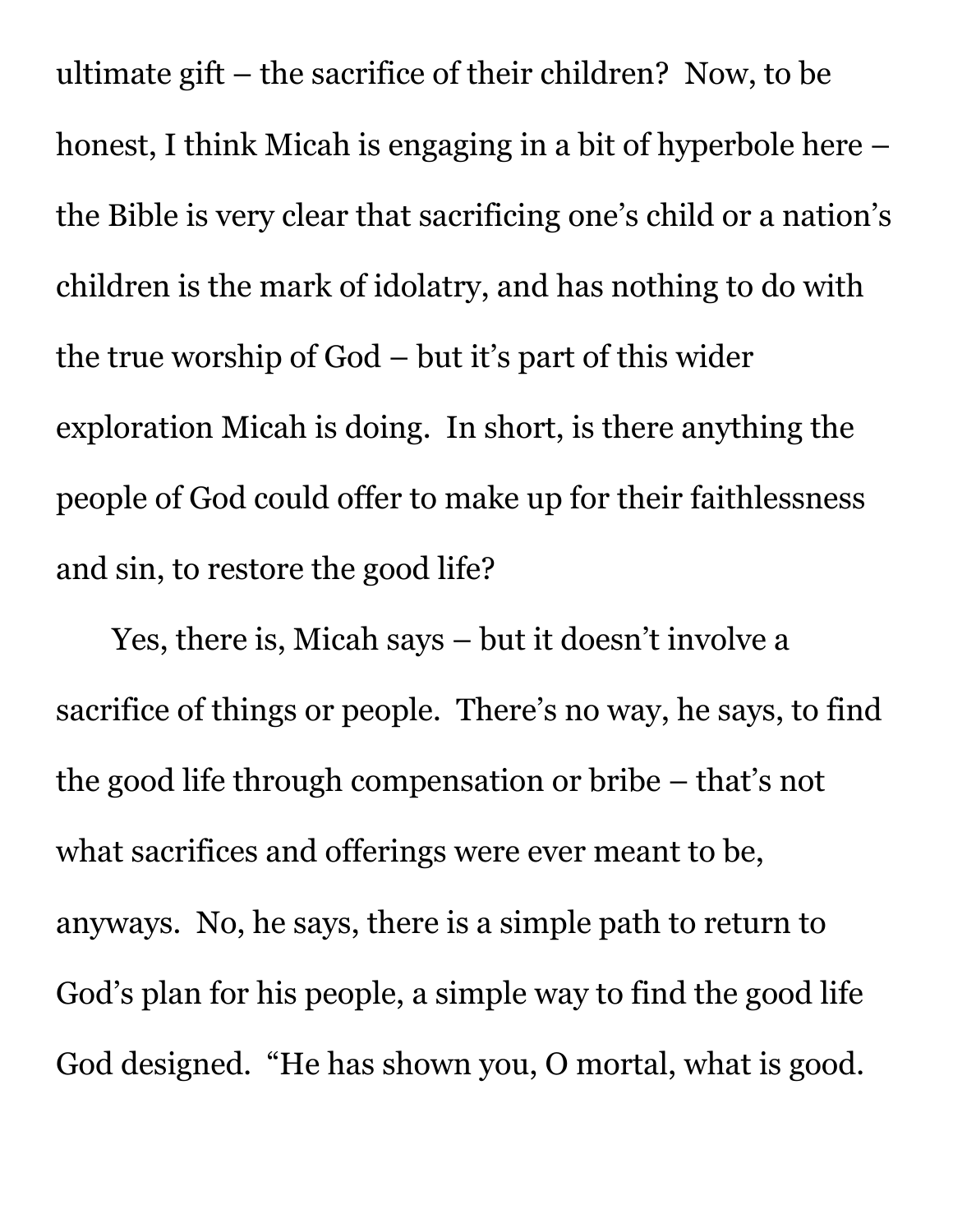And what does the Lord require of you? To act justly and to love mercy and to walk humbly with your God."<sup>3</sup>

He has shown you what is good. This isn't something new Micah describes here – Christopher Wright says that it "only crystallizes what Israel had always known" <sup>4</sup> – but it does sum up the gist of the sort of life God says is good. And in this summary statement, we find God's keys to living the good life, the sort of life God created us to live.

It begins with a command we find in many forms and in many places in the Scriptures, both Old and New Testament: act justly. Justice, in the biblical sense, is literally foundational. One Old Testament scholar states it this way: "If justice perished, the foundations of the whole cosmic order would disintegrate, because justice is fundamental to the very nature of the Lord, the creator of the universe and to

 $3$  Micah 6:8

<sup>4</sup> Christopher Wright, Old Testament Ethics for the People of God, 304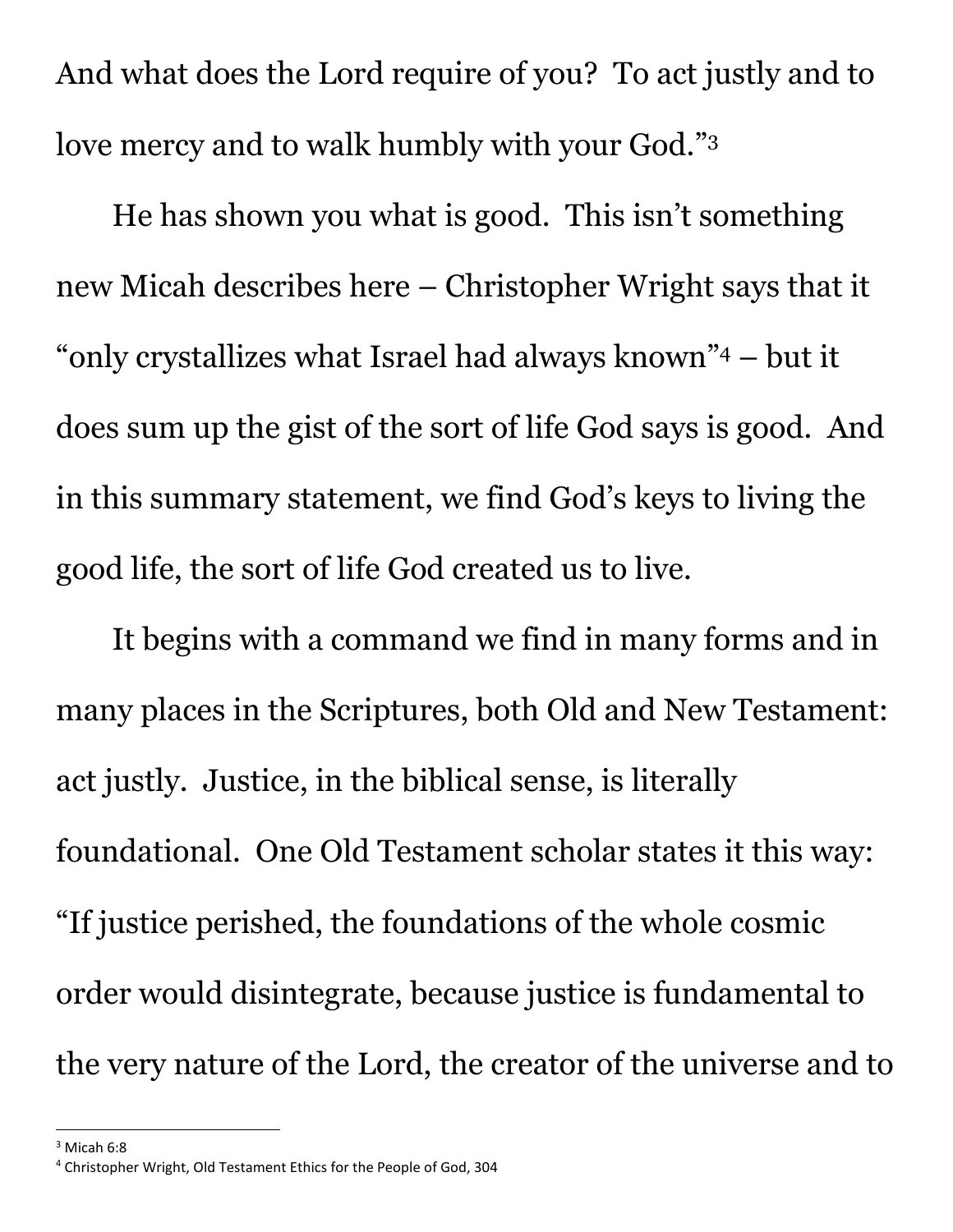the core of God's government of history."<sup>5</sup> Justice is part of God's character, so it is an important component of the nature of all things, and certainly central to the life of God's people.

But just what is this 'justice'? In the Hebrew vocabulary of the Old Testament, the word for 'justice' is connected to righting wrongs and restoring things to the way they should have been. It is an action-oriented concept; Christopher Wright says, "In the widest sense, it means 'to put things right', to intervene in a situation that is wrong, oppressive or out of control and to 'fix' it."<sup>6</sup> The people of Israel had seen God do just that for them – to fix a situation that wasn't right, their slavery in Egypt – and they knew that God expected them to do the same thing. Act justly, Micah says – you know this. God has told you this.

 $<sup>5</sup>$  Wright, 253</sup>

 $6$  Wright 256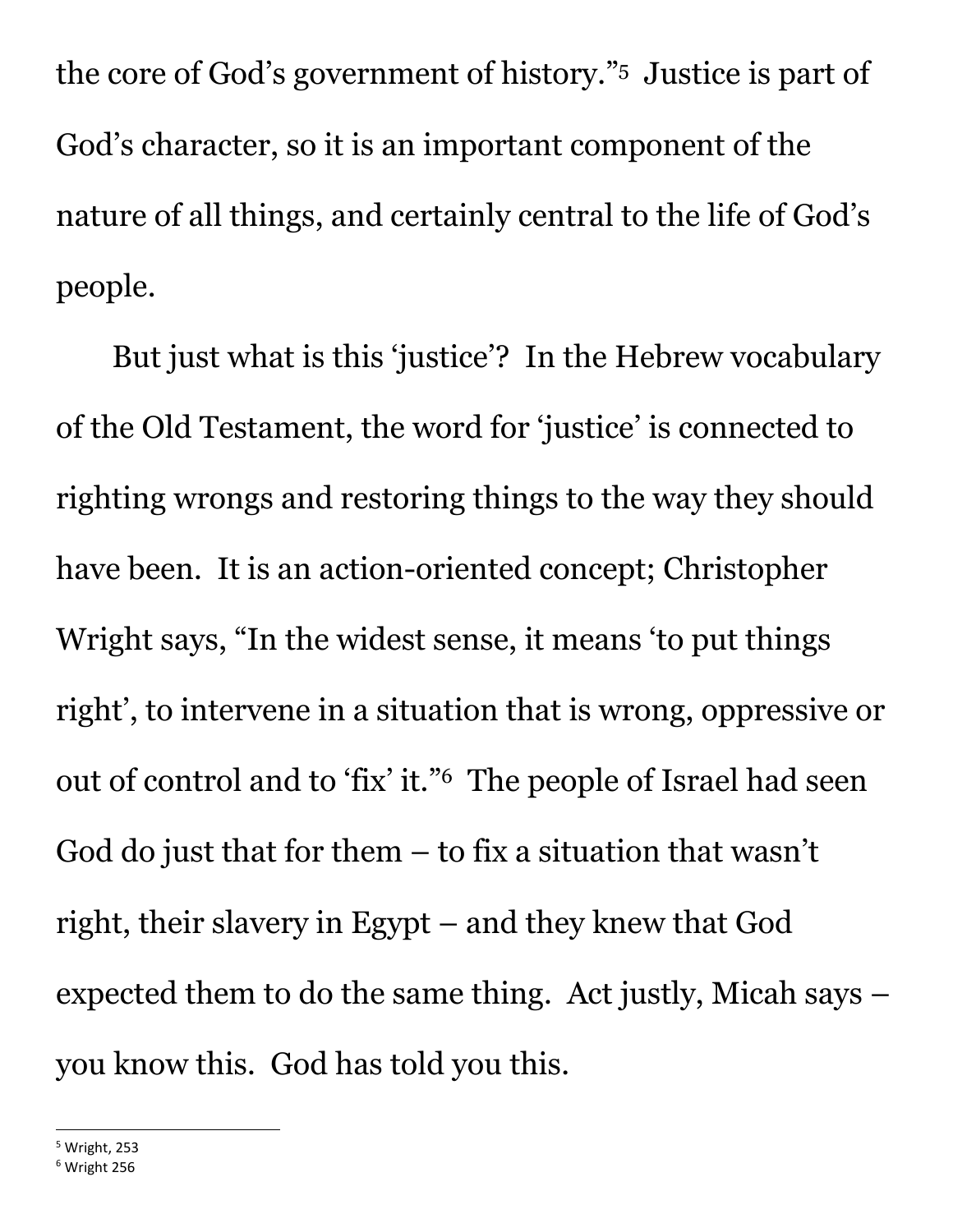Of course, that's not always easy. Sometimes, doing justice for someone else means we ourselves will be limited or put out. Other times, acting justly may take more effort or expose us to more anger or criticism from other folks than we want to take on. Acting justly is not always a walk in the park; it can truly cost us. But that doesn't change the fact that, according to Micah – and according to the vast majority of the Bible, including the teachings of Jesus – it is a cornerstone of living the good life. So to be faithful, we have to act justly. And that takes intentionally changing our perspective. As my mentor and teacher Cecil Sherman said in one of his Sunday School commentaries,

"We have to come to see our world through God's eyes. We see wrong where we have never noticed. We see people getting a raw deal, cheated, worked hard, and paid little. We see institutional unfairness. It bothers us. It eats on us. It keeps us awake at night. We come to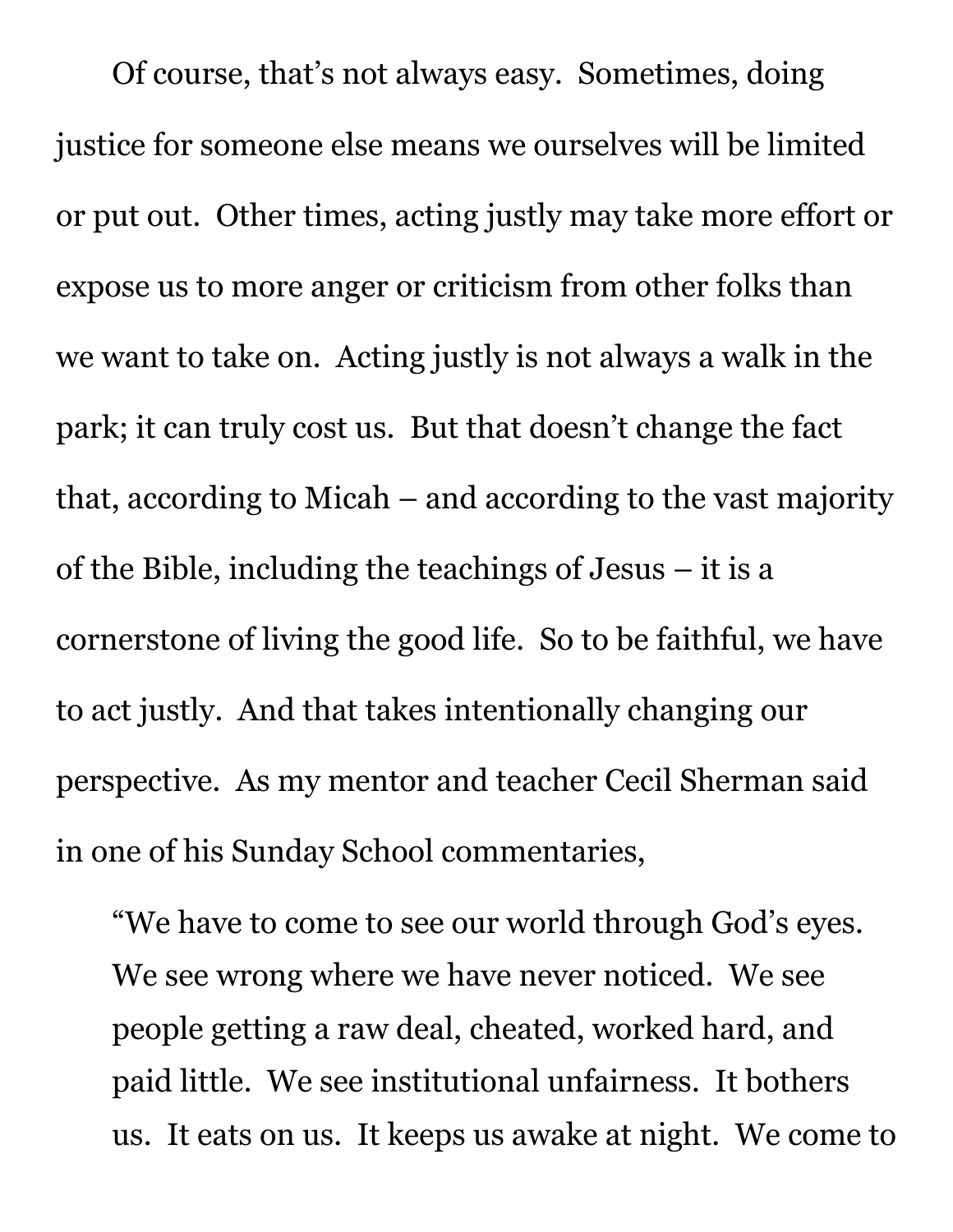see ourselves as agents to make wrongs right. Doing what is right and fair in every part of life pleases God. [...] If we want to become acceptable to God, we have to 'do justice.'"<sup>7</sup>

Acting justly and doing justice is at the core of finding the good life.

But it doesn't end there. While we act justly, Micah says we also are to love mercy; other translations speak of loving kindness. These are attempts to translate the Hebrew word *hesed*, a foundational term in the Hebrew Scriptures describing the very character of God. There are elements in the word that point to loyalty, devotion, and faithfulness, as well as how such loyalty and devotion are lived out through acts of mercy and kindness. All of these pieces of what *hesed*  means are tied up in the concept of a loving, devoted relationship. God is faithfully devoted to us, his people and

<sup>7</sup> Cecil Sherman Formations Commentary, Vol. 2, p. 179-80.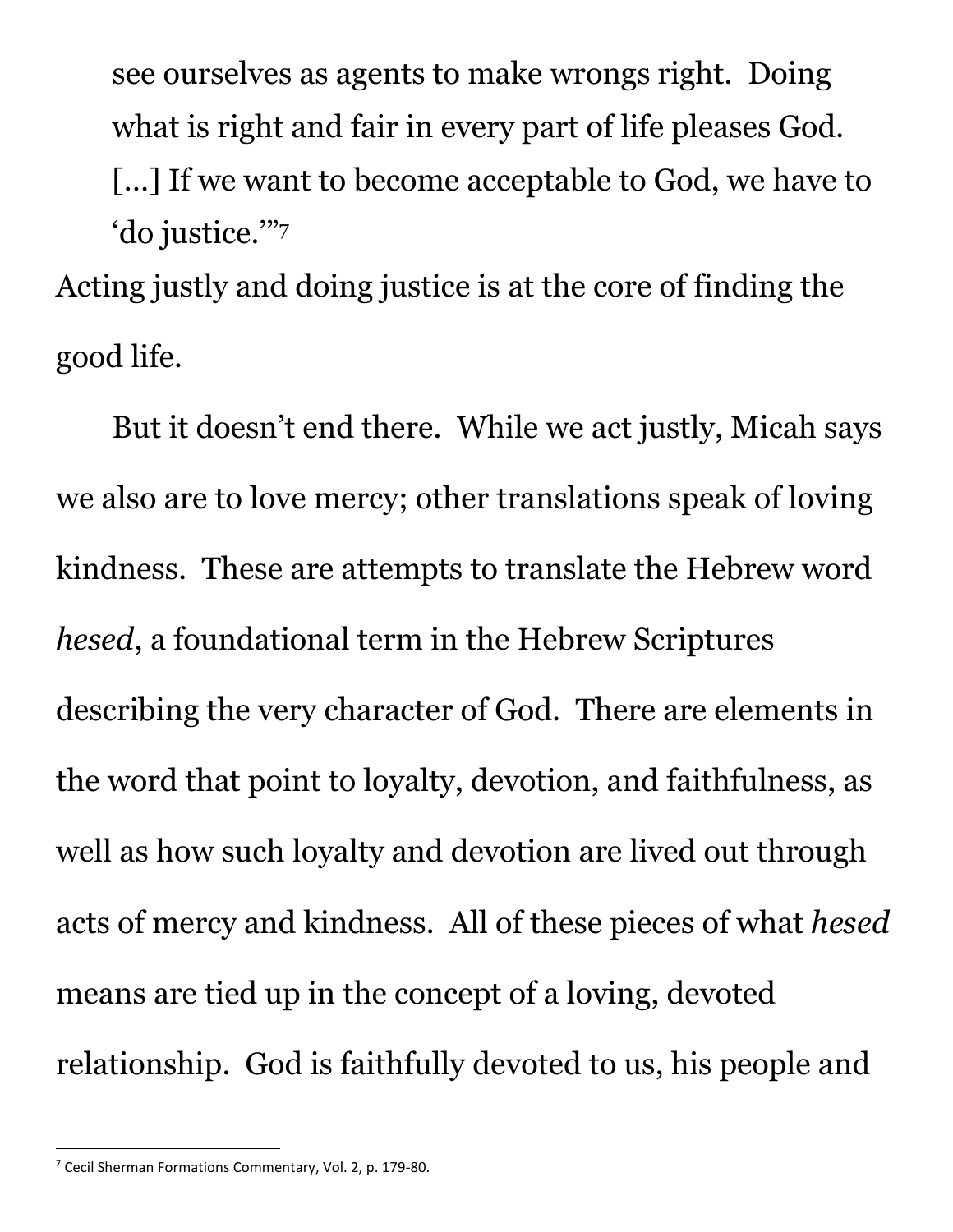his creation, and so he treats us with mercy and kindness. To live the sort of life he designed us to live, to live the good life, then, means to live as people of *hesed*, to live as people who relate to each other faithfully and who show that faithfulness through valuing and practicing mercy and kindness.

It is important to note how closely this loving of kindness and mercy is attached to the practice of acting justly. Justice is the way the world is supposed to be, setting things to rights and protecting those who are treated unjustly by others. But, as scholar Daniel Smith-Christopher remarks, "in the modern world, it is far too easy to act with terrible harshness, even violence, and justify the act by calling it 'justice,'" even misusing our devotion to God to validate a harsh response or a dehumanizing viewpoint towards those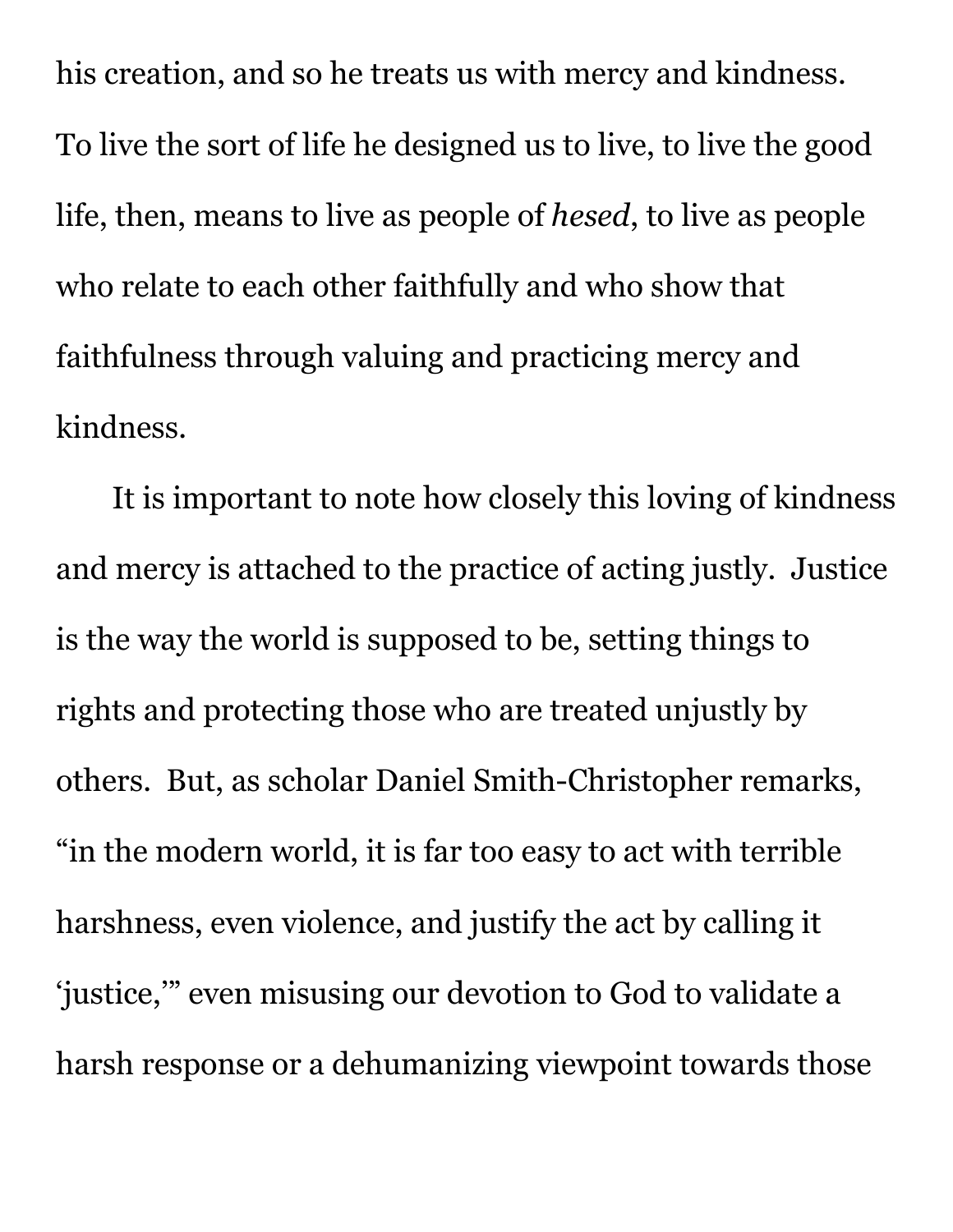we identify as unjust.<sup>8</sup> When we combine our acts of justice with a commitment to loving kindness and mercy, though, we find a path forward that doesn't just make things the way they should have been to start with; we find a path that is life-giving and life-enhancing for everyone involved. Justice combined with mercy and kindness is the justice we have received from God, and it is the justice that makes life good for us and for all those around us.

Underlying all of this discussion is the last piece of Micah's prescription for the good life: walking humbly with God. The good life cannot be completely found, Micah says, apart from a relationship with God. Over and over in the Scriptures, we find the long experience of faith described as a journey or a path. The images of God's people are as pilgrims or travelers on the road. It was true for Abraham,

<sup>8</sup> Daniel L. Smith-Christopher, Micah commentary, location 5438 (Kindle)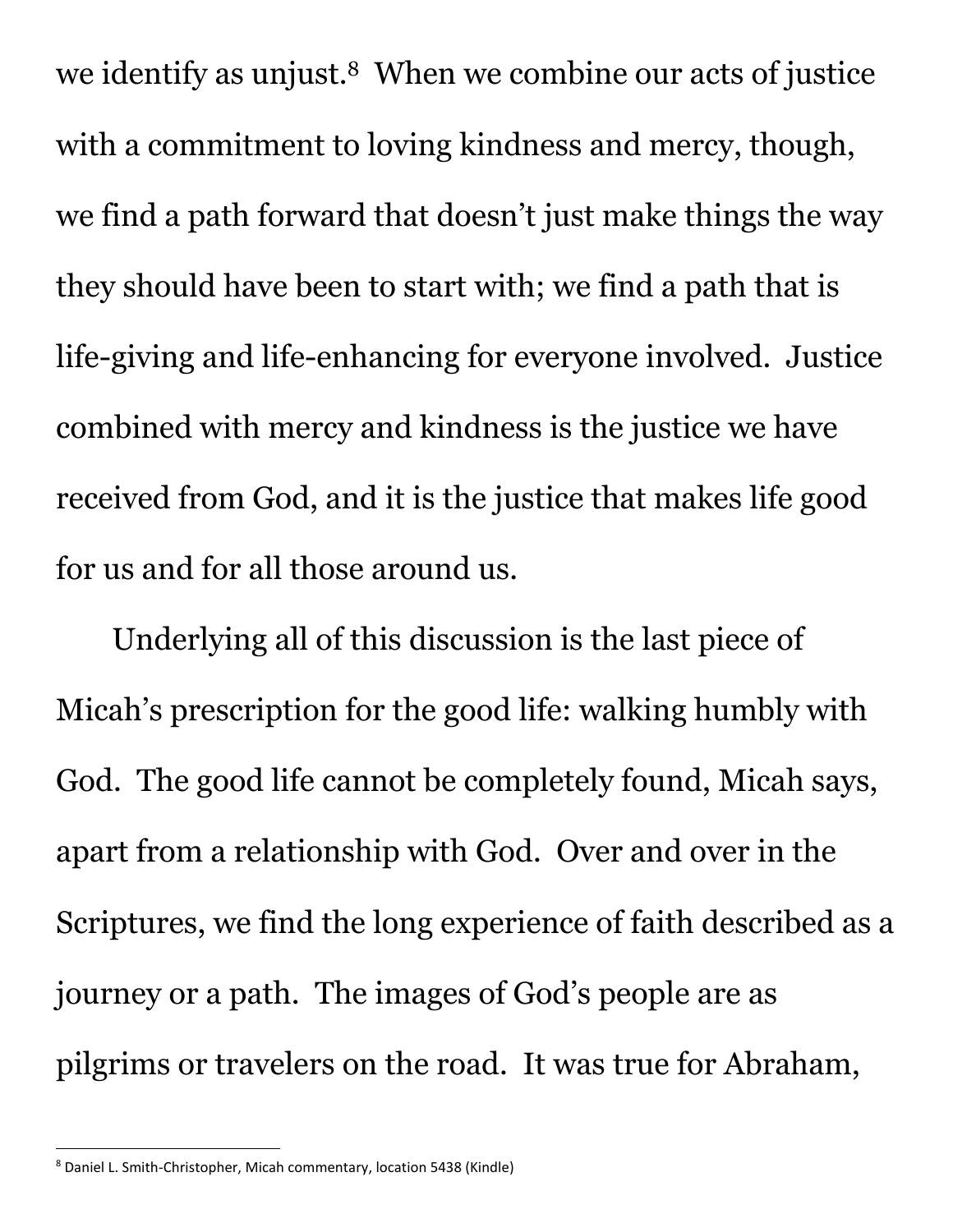Isaac, and Jacob, nomadic shepherds who first made a covenant with God. It was true for the Israelite slaves escaping Egypt, following God's direction in the wilderness. It was true for the prophets, calling the people back to faithfulness like Micah is doing here; they used the image of the road, an image that spoke to Jews in exile far from home. The disciples of Jesus were with him in his travels, and his teachings seem to have mostly come in conversations while going from here to there. And the earliest description of the people of Jesus in the early church were as followers of 'the Way.'

For all of these spiritual ancestors of ours, the idea of faith is one of a long journey with God – not a one-time experience, but a day-in, day-out relationship. The psalms sing of the blessings of a life spent in tune with God. The words of wisdom found in Proverbs and Job speak of the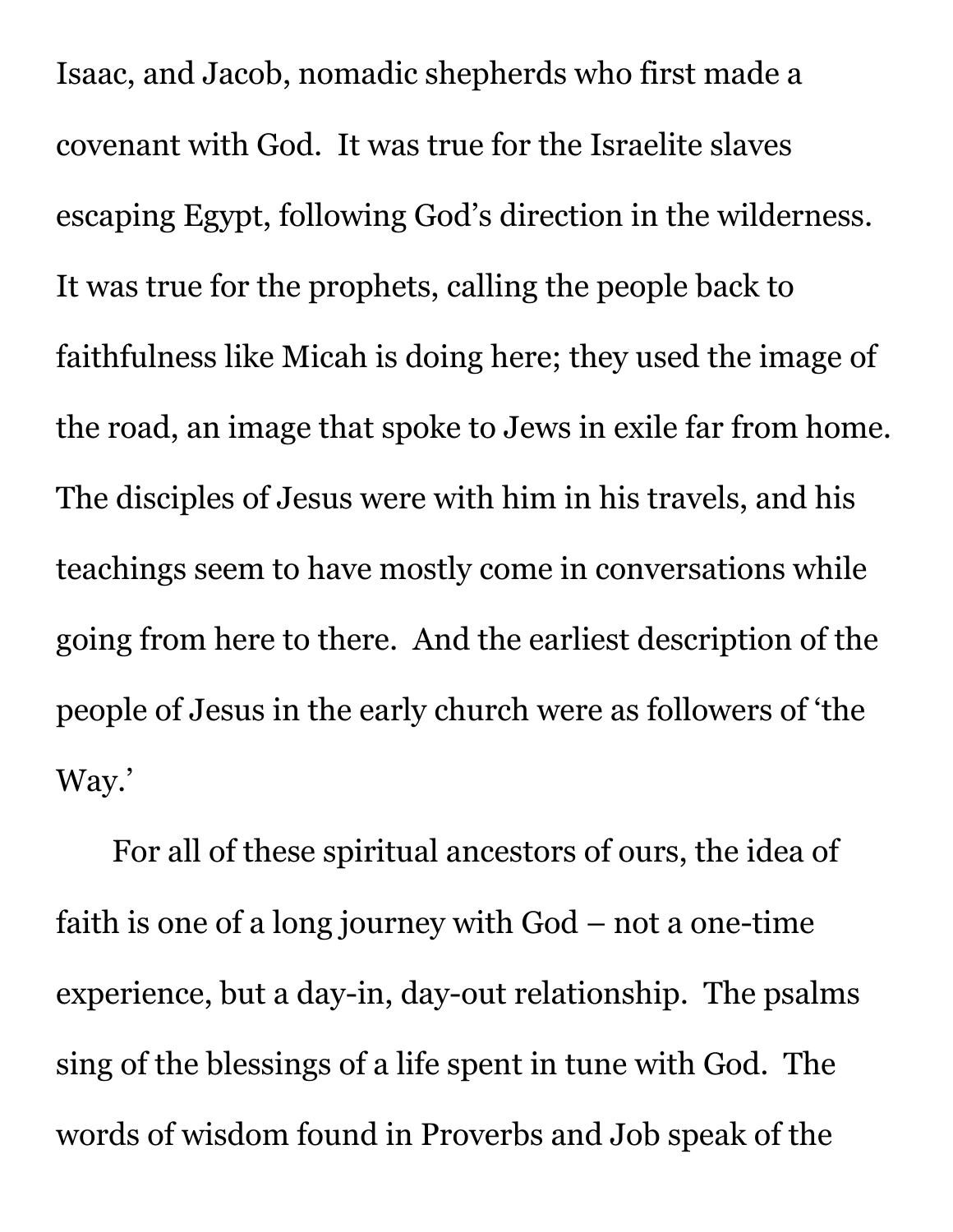blessings of living in the presence of God, even when bad things in life happen. The book of Daniel recounts how Daniel and his friends remained faithful in a foreign land, even under threat of death, because God had been faithful to them. And we ourselves know, either from our own experience or from the experience of saints we have known, that a deep and abiding relationship with God, a daily walking with him, can bring peace, joy, and a greater love than we can ever experience from another human being.

But such blessings do not happen automatically. Just as acting justly and loving mercy take effort and intention on our part, so does walking humbly with God. That shouldn't surprise us – we're talking about a relationship here, and just like any human relationship takes attention and determination, so does our relationship with God. So if we want to find the good life, the best life, then that means